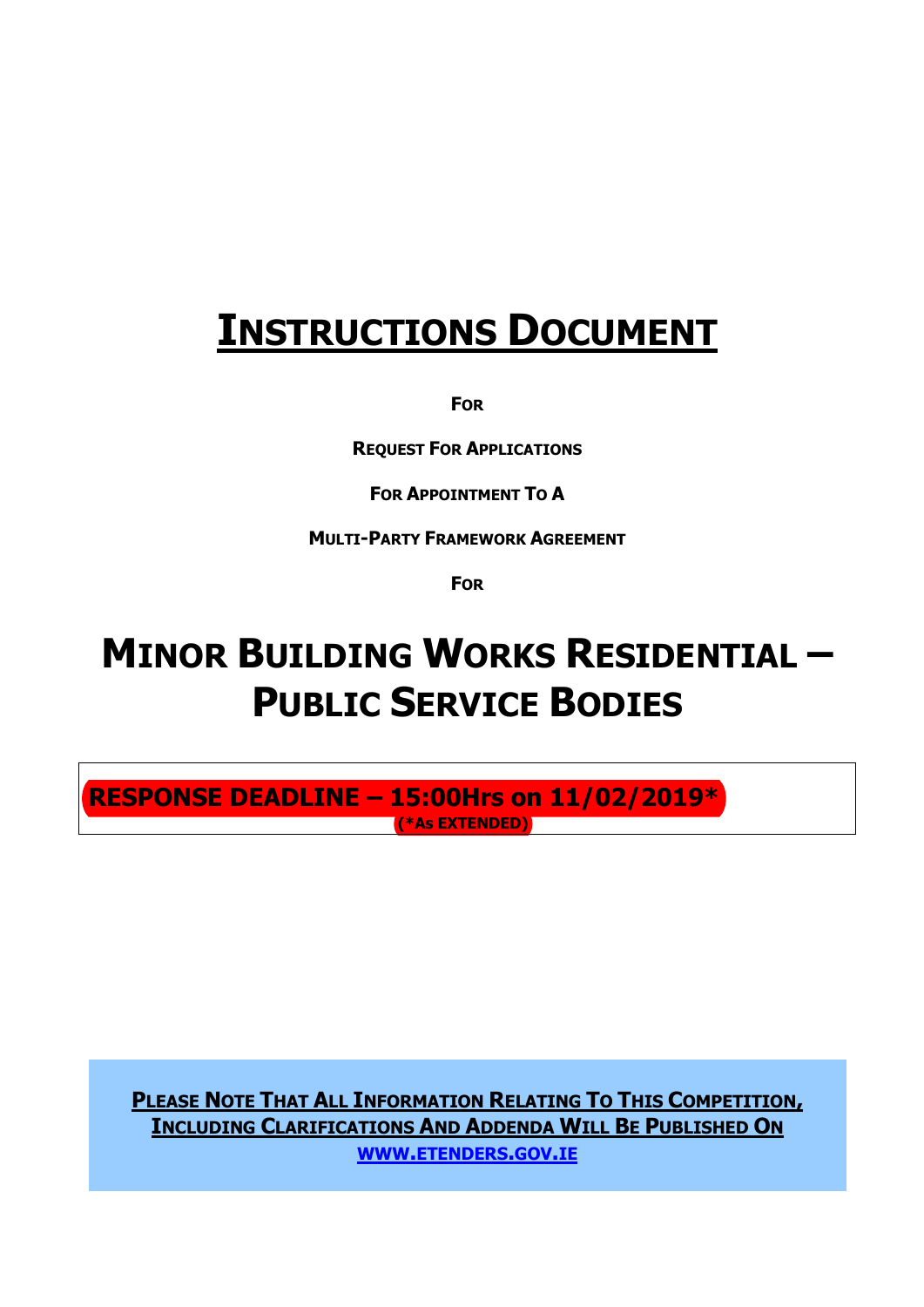#### THIS PAGE IS INTENTIONALLY BLANK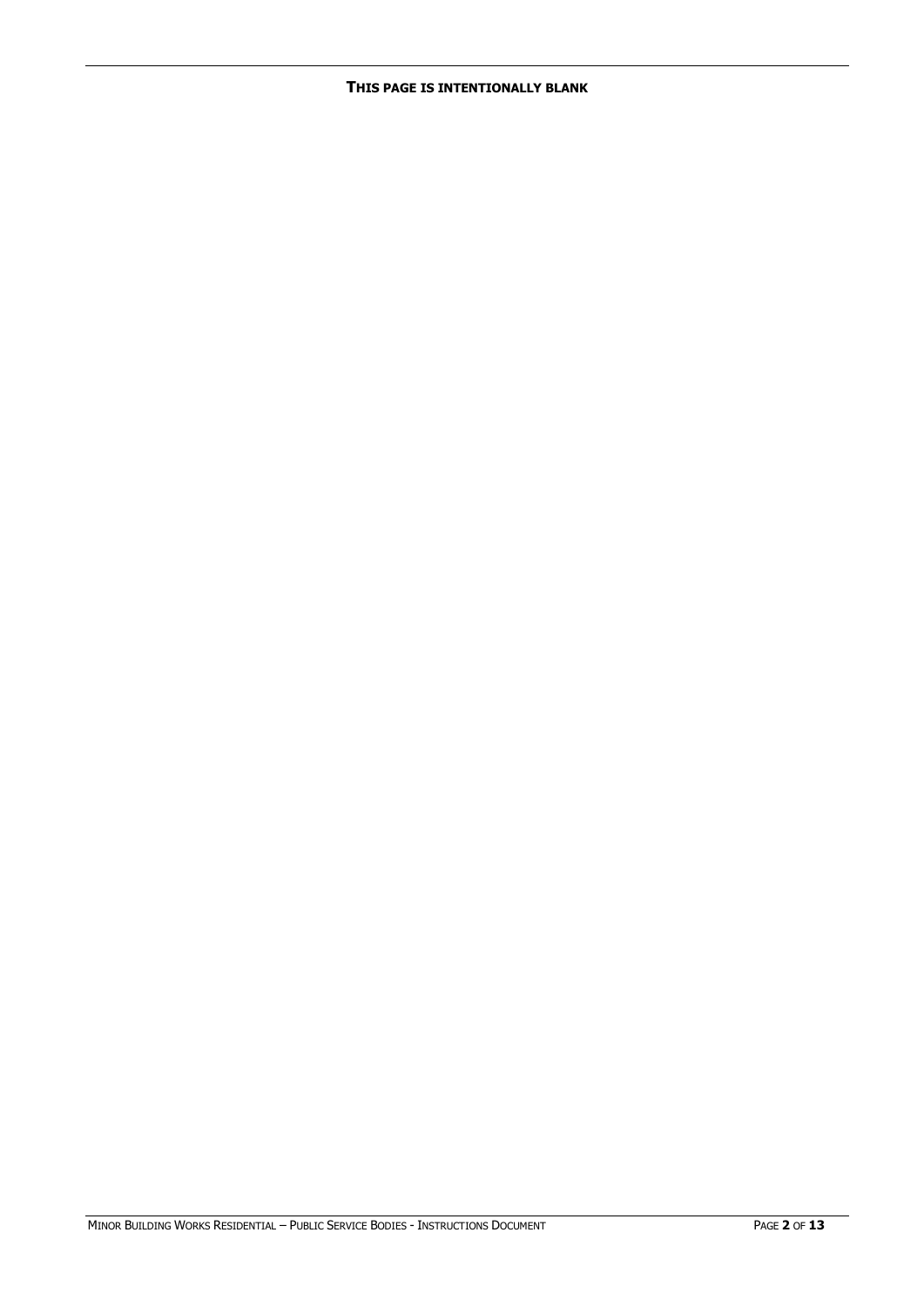# **TABLE OF CONTENTS**

| 1.0 |     |  |  |  |
|-----|-----|--|--|--|
|     | 1.1 |  |  |  |
|     | 1.2 |  |  |  |
|     | 1.3 |  |  |  |
|     | 1.4 |  |  |  |
|     | 1.5 |  |  |  |
| 2.0 |     |  |  |  |
|     | 2.1 |  |  |  |
| 3.0 |     |  |  |  |
|     | 3.1 |  |  |  |
|     | 3.2 |  |  |  |
|     | 3.3 |  |  |  |
|     | 3.4 |  |  |  |
|     | 3.5 |  |  |  |
|     | 3.6 |  |  |  |
|     | 3.7 |  |  |  |
|     | 3.8 |  |  |  |
|     | 3.9 |  |  |  |
| 4.0 |     |  |  |  |
|     | 4.1 |  |  |  |
|     | 4.2 |  |  |  |
|     | 4.3 |  |  |  |
|     | 4.4 |  |  |  |
|     | 4.5 |  |  |  |
|     | 4.6 |  |  |  |
|     | 4.7 |  |  |  |
|     | 4.8 |  |  |  |
|     | 4.9 |  |  |  |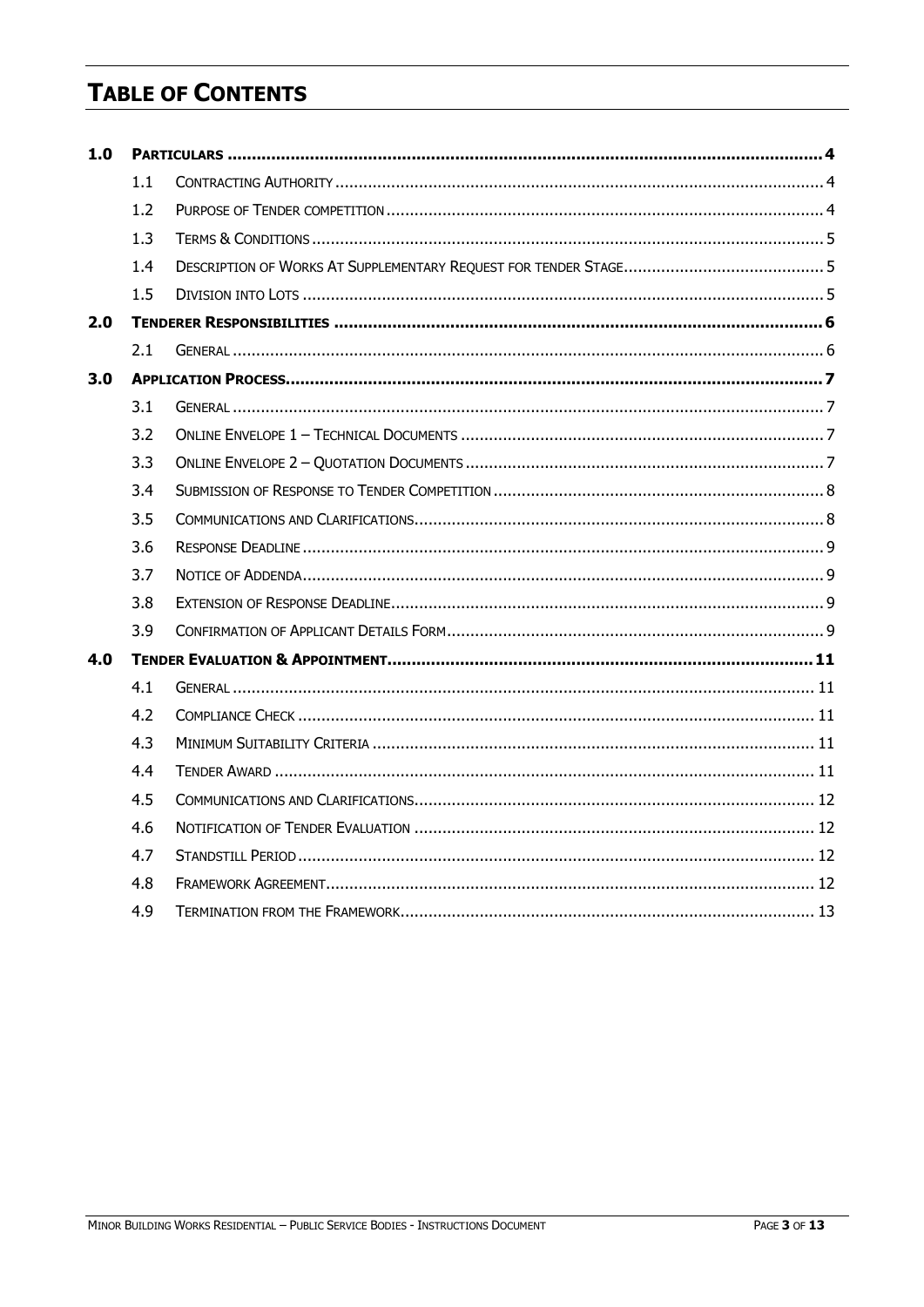## <span id="page-3-0"></span>**1.0 PARTICULARS**

### <span id="page-3-1"></span>**1.1 CONTRACTING AUTHORITY**

- $1.1.1$ The Local Government Operational Procurement Centre (LGOPC)<sup>1</sup> acting as a Central Purchasing Body  $(CPB)<sup>2</sup>$  under the auspices of Kerry County Council is coordinating the establishment of a Framework Agreement<sup>3</sup> of Minor Building Works Contractors<sup>4</sup> for works on Public Service Residential Properties on behalf of Contracting Authorities.
- $1.1.2$ Contracting Authorities include:
	- Ministers of the Government of Ireland; Central Government Departments; offices and noncommercial agencies and organisations which have a formal reporting and legal relationship to Central Government Departments, including all local authorities in Ireland(as defined in the Local Government Act 2014), (themselves including regional assemblies, local enterprise boards and library bodies), and those approved housing bodies which also constitute "bodies governed by public law" within the meaning of Regulation 2 of the European Union (Award of Public Authority Contracts Regulations 2016 (S. I. No. 284 of 2016), listed on the Register of Approved Housing Bodies maintained by the Department of Housing, Planning, Community and Local Environment currently approved under section 6 of the Housing Act 1992;
	- Contracting authorities in the Irish health sector including but not limited to the Health Service Executive (HSE); the Health Information and Quality Authority (HIQA) and HSE funded Agencies delivering health & personal social services funded by more than 50% from Exchequer funds;
	- Contracting authorities which are Third Level Educational Institutions (including universities, institutes of technology and members of the Education Procurement Service);
	- Contracting authorities which are Education and Training Boards (ETBs) and ETB schools, and primary, post-primary, special and secondary schools as well as ETBs acting on behalf of schools;
	- An Garda Síochana (Police);
	- The Irish Prison Service;
	- The Defence Forces.
- Notwithstanding the entitlement of the above mentioned Contracting Authorities to utilise this  $1.1.3$ Framework Agreement, neither the LGOPC nor the Contracting Authorities give any assurances as to the level of engagement or expenditure by Contracting Authorities through this Framework Agreement.

### <span id="page-3-2"></span>**1.2 PURPOSE OF TENDER COMPETITION**

- $1.2.1$ The purpose of this competition is to establish a multi-party Framework Agreement for the provision of Minor Building Works within residential properties across the public service.
- $1.2.2$ Tenderers<sup>5</sup> that are admitted to the Framework Agreement will be invited to participate in Supplementary Requests for Tender<sup>6</sup> (SRFTs) issued by Contracting Authorities for the provision of the works and/or services described in the Terms & Conditions.

<sup>5</sup> means an entity that submits a tender.

<sup>-</sup><sup>1</sup> The LGOPC is responsible for the development, implementation and management of all Central Purchasing Mechanisms for the Category Councils of Plant Hire and Minor Building Works & Civils as established by the Office of Government Procurement.

<sup>2</sup> means a contracting authority or a contracting entity within the meaning of Regulation 2(1) of the European Union (Award of Public Authority Contracts) Regulations 2016 providing centralised purchasing activities and possibly, ancillary purchasing activities.

<sup>3</sup> means the Framework Agreement and the Terms & Conditions Document.

<sup>&</sup>lt;sup>4</sup> means Tenderers admitted to the Framework Agreement and shall have the same meaning as Supplier on the [www.supplygov.ie](http://www.supplygov.ie/) system.

<sup>&</sup>lt;sup>6</sup> means a tender request issued vi[a www.supplygov.ie](http://www.supplygov.ie/) by the Contracting Authority to the Contractors, undertaken in accordance with the procedure set out in the Terms & Conditions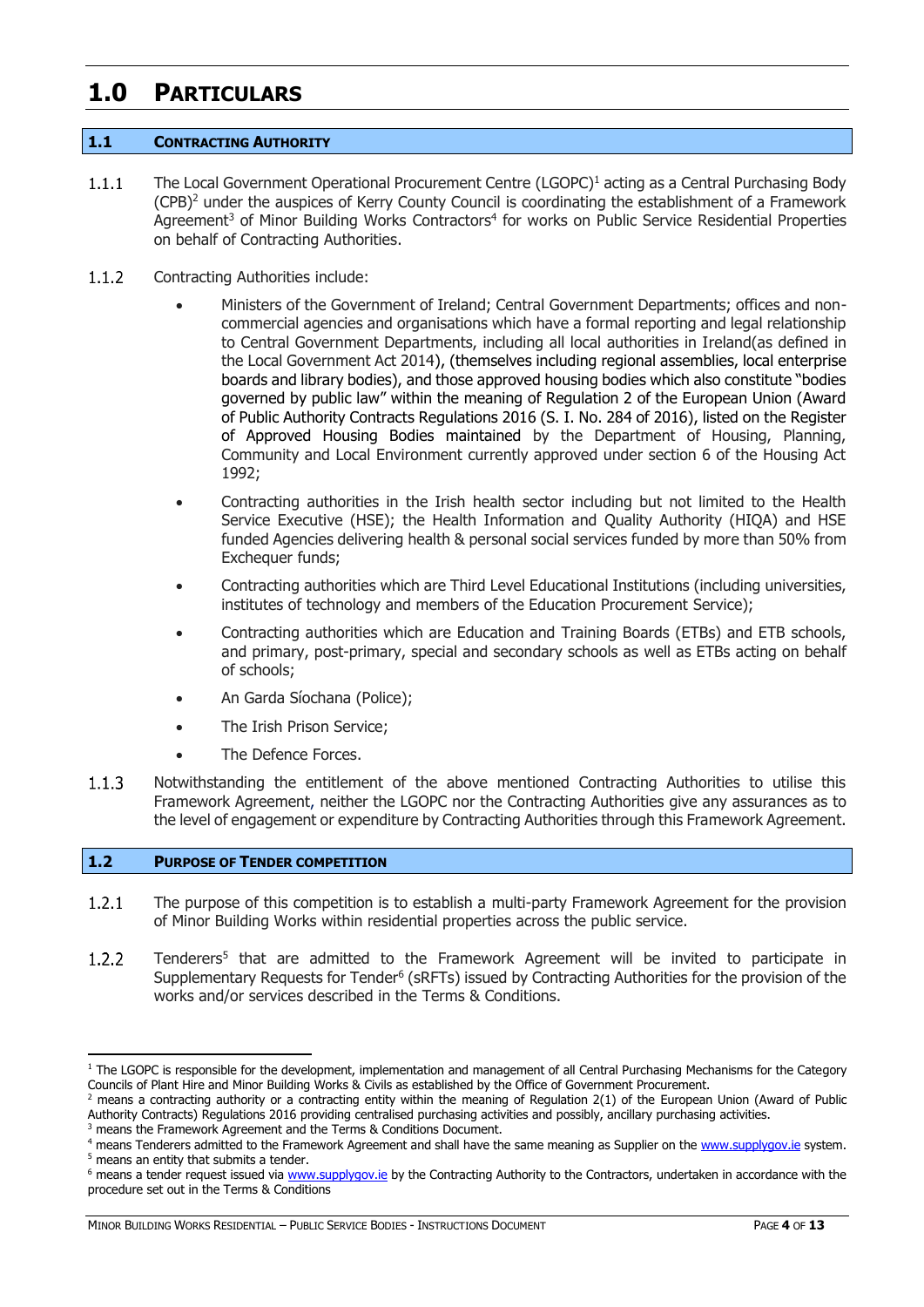- $1.2.3$ The total value of sRFT contracts that will be awarded pursuant to this Framework Agreement is estimated to exceed the threshold for the application of the EU Procurement Directives.
- $1.2.4$ It is anticipated that the Framework Agreement will commence in Quarter 1, 2019 and that the term of the Framework Agreement will be two (2) years with the option, at the sole discretion of the LGOPC, to extend the term of the Framework Agreement for two (2) further periods of one (1) year each unless it is otherwise terminated in accordance with the provisions of the Framework Agreement.
- $1.2.5$ This tender competition supersedes and replaces all previous documentation, communications and correspondence between the LGOPC and Tenderers in relation to the subject matter of this tender competition, and Tenderers should place no reliance on such previous documentation and correspondence.

### <span id="page-4-0"></span>**1.3 TERMS & CONDITIONS**

 $1.3.1$ All terms and conditions regarding this competition, the establishment of the Framework Agreement and for the award of sRFT are set out in the Terms & Conditions document included with the Tender Documents<sup>7</sup>.

#### <span id="page-4-1"></span>**1.4 DESCRIPTION OF WORKS AT SUPPLEMENTARY REQUEST FOR TENDER STAGE**

 $1.4.1$ As set out in the Terms & Conditions.

#### <span id="page-4-2"></span>**1.5 DIVISION INTO LOTS**

-

Not Applicable to this framework.

<sup>&</sup>lt;sup>7</sup>means this Instructions Document, Online Qualification questions, Pricing Document, Terms & Conditions and Framework Agreement..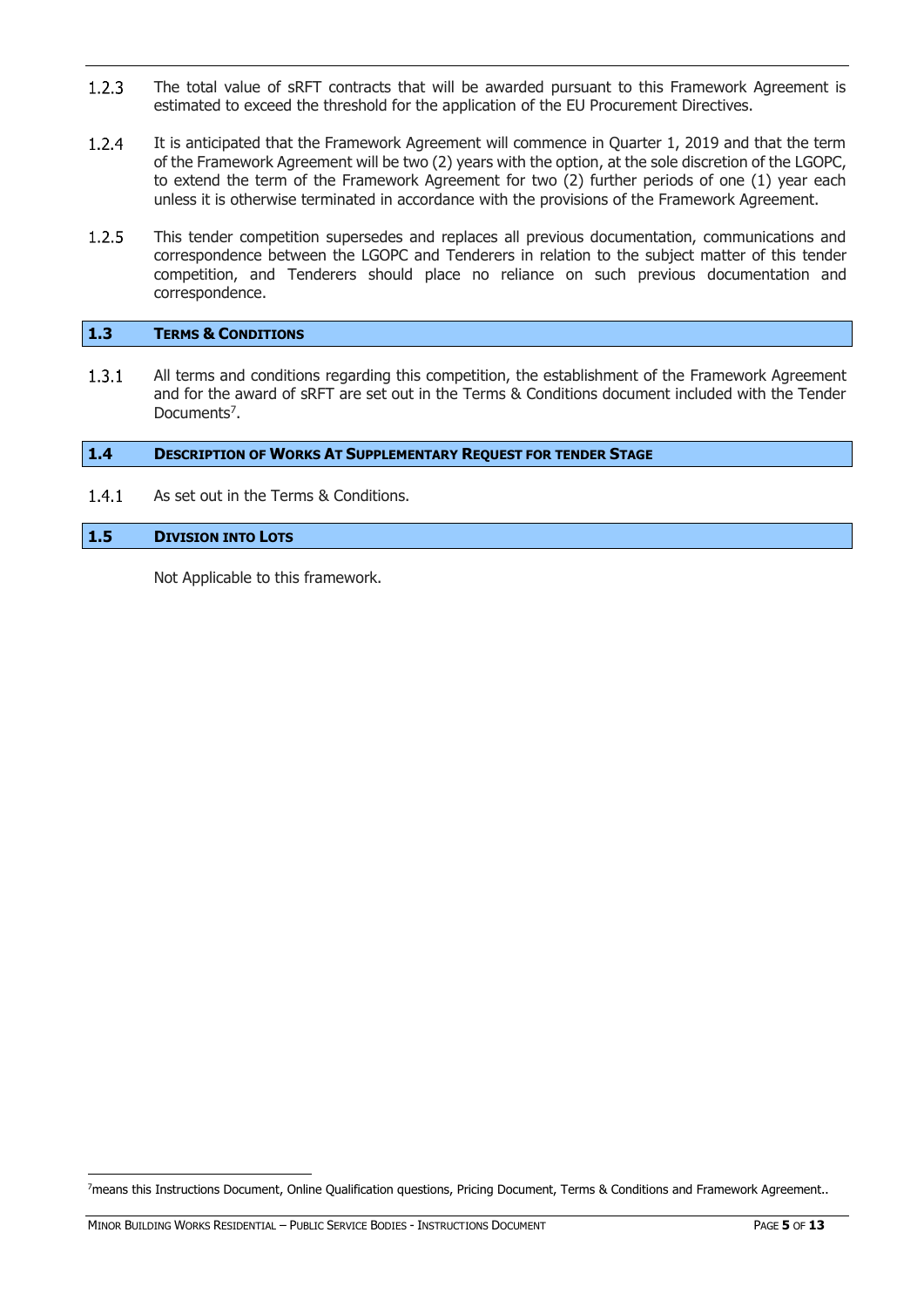## <span id="page-5-0"></span>**2.0 TENDERER RESPONSIBILITIES**

#### <span id="page-5-1"></span>**2.1 GENERAL**

- $2.1.1$ Applications must be submitted electronically via <u>www.etenders.gov.ie.</u>8
- $2.1.2$ Tenderers are advised to commence their Application as early as possible to allow sufficient time to address the requirements of this tender competition.
- $2.1.3$ Tenderers may edit their Application at any stage up to the Response Deadline.<sup>9</sup>
- $2.1.4$ Tenderers not currently registered on **[www.etenders.gov.ie](http://www.etenders.gov.ie/)** must register as a 'Supplier' on [www.etenders.gov.ie](http://www.etenders.gov.ie/) to be able to make an application.
- $2.1.5$ Applications in any other format (including hardcopy submissions) will not be accepted.
- $2.1.6$ Tenderers must:

-

- fully comply with these Instructions when preparing their Application and participating in this process.
- read the Tender Documents and ensure that they fully understand the requirements of the tender competition prior to applying.
- submit any queries in relation to the requirements of this tender competition via the messaging function on [www.etenders.gov.ie](http://www.etenders.gov.ie/) no later than 10 calendar days prior to the Response Deadline.
- complete all elements of the online application via [www.etenders.gov.ie](http://www.etenders.gov.ie/) (online envelope 1 Technical documents and envelope 2 Quotation documents).
- ensure that their Application is submitted online via [www.etenders.gov.ie](http://www.etenders.gov.ie/) by the stated Response Deadline.
- respond to queries/requests for clarification both during the tender period and post tender as may be issued by the LGOPC via [www.etenders.gov.ie.](http://www.etenders.gov.ie/)
- take into account the fact that upload speeds vary.
- ensure electronic documents are not corrupt. The Contracting Authority is not responsible for corruption in electronic documents.
- $2.1.7$ Tenderers can make only one  $(1)$  Application (per entity<sup>10</sup>) in response to this tender competition.

<sup>&</sup>lt;sup>8</sup> means the Irish Government's electronic tendering platform administered by the Office of Government Procurement.

<sup>&</sup>lt;sup>9</sup> means the latest date & time for submission of Applications for admittance to the Framework Agreement.

<sup>&</sup>lt;sup>10</sup> means 'economic operator' as defined in EU Directive 2014/24 – EU Procurement Directive.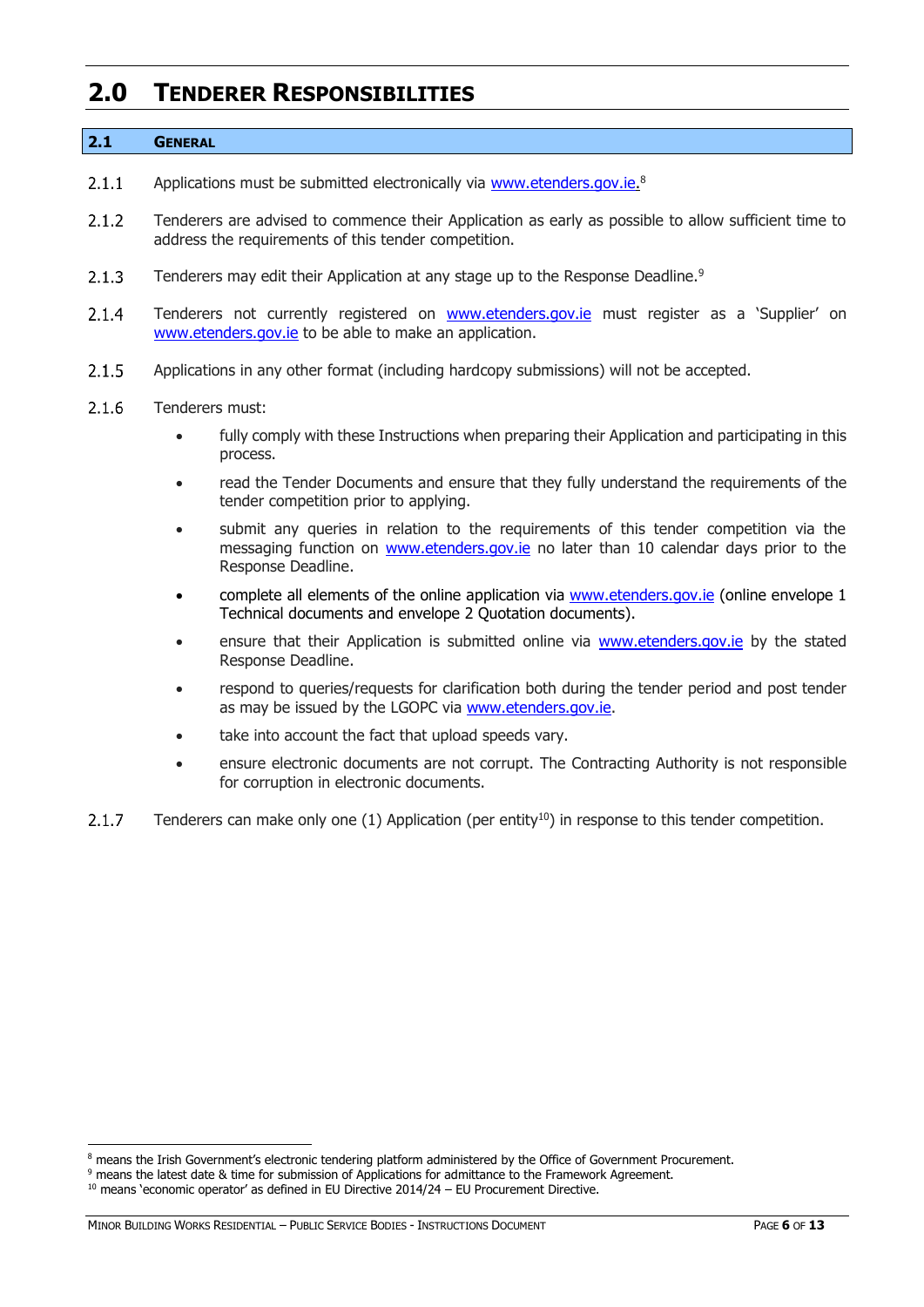## <span id="page-6-0"></span>**3.0 APPLICATION PROCESS**

#### <span id="page-6-1"></span>**3.1 GENERAL**

- $3.1.1$ All Applications must be made via [www.etenders.gov.ie.](http://www.etenders.gov.ie/)
- $3.1.2$ All elements of the online application must be completed i.e. Tenderers must complete online envelope 1 Technical documents and envelope 2 Quotation documents. Failure to complete all elements of the online application may result in the submission being deemed non-compliant.

## <span id="page-6-2"></span>**3.2 ONLINE ENVELOPE 1 – TECHNICAL DOCUMENTS**

#### $3.2.1$ **Qualification questions**

Tenderers must complete all of the 'Qualification questions' for online envelope 1 on [www.etenders.gov.ie.](http://www.etenders.gov.ie/)

Tenderers can access the 'Qualification questions' by clicking on the 'Answer questions' button in the envelope 1 section of the RFT on [www.etenders.gov.ie.](http://www.etenders.gov.ie/)

 $3.2.2$ A tender submission that includes an answer and/or response to a minimum selection criteria ("pass/fail criteria") question and/or declaration in the Online Qualification Questions which denotes that the Tenderer fails to meet the minimum selection criteria for appointment to the Framework shall be deemed to be a compliant submission but shall be adjudged to fail to meet the minimum selection criteria necessary for entry on to the Framework and, accordingly, shall not be awarded entry on to the Framework.

#### <span id="page-6-3"></span>**3.3 ONLINE ENVELOPE 2 – QUOTATION DOCUMENTS**

#### $3.3.1$ **Qualification questions**

Tenderers must complete all of the 'Qualification questions' for online Envelope 2 on [www.etenders.gov.ie.](http://www.etenders.gov.ie/)

Tenderers can access the 'Qualification questions' by clicking on the 'Answer questions' button in the envelope 2 section of the RFT on [www.etenders.gov.ie.](http://www.etenders.gov.ie/)

#### $3.3.2$ **Pricing**

-

#### **(i) Ceiling Rates**

Tenderers must complete the ceiling rates in the Pricing Document by entering their ceiling rates, (maximum all-inclusive hourly labour rates (ex vat)), for the following Contractors Personnel<sup>11</sup> electronically by clicking on the 'Price BoQ online' tab of envelope 2 on [www.etenders.gov.ie](http://www.etenders.gov.ie/) :

- 1) Contracts / Project Manager
- 2) Site Manager / Supervisor
- 3) Safety Officer
- 4) Craftworker
- 5) Construction General Operative; including Grade A, B and New Entrant
- 6) Apprentice

The ceiling rates will establish the all-inclusive hourly labour rates that may be proposed at sRFT stage.

<sup>&</sup>lt;sup>11</sup> The Contractors representative, supervisor and subcontractors, employees and other persons working on or adjacent to the site for the Contractor or Subcontractors, and other persons assisting the Contractor to perform the Contract.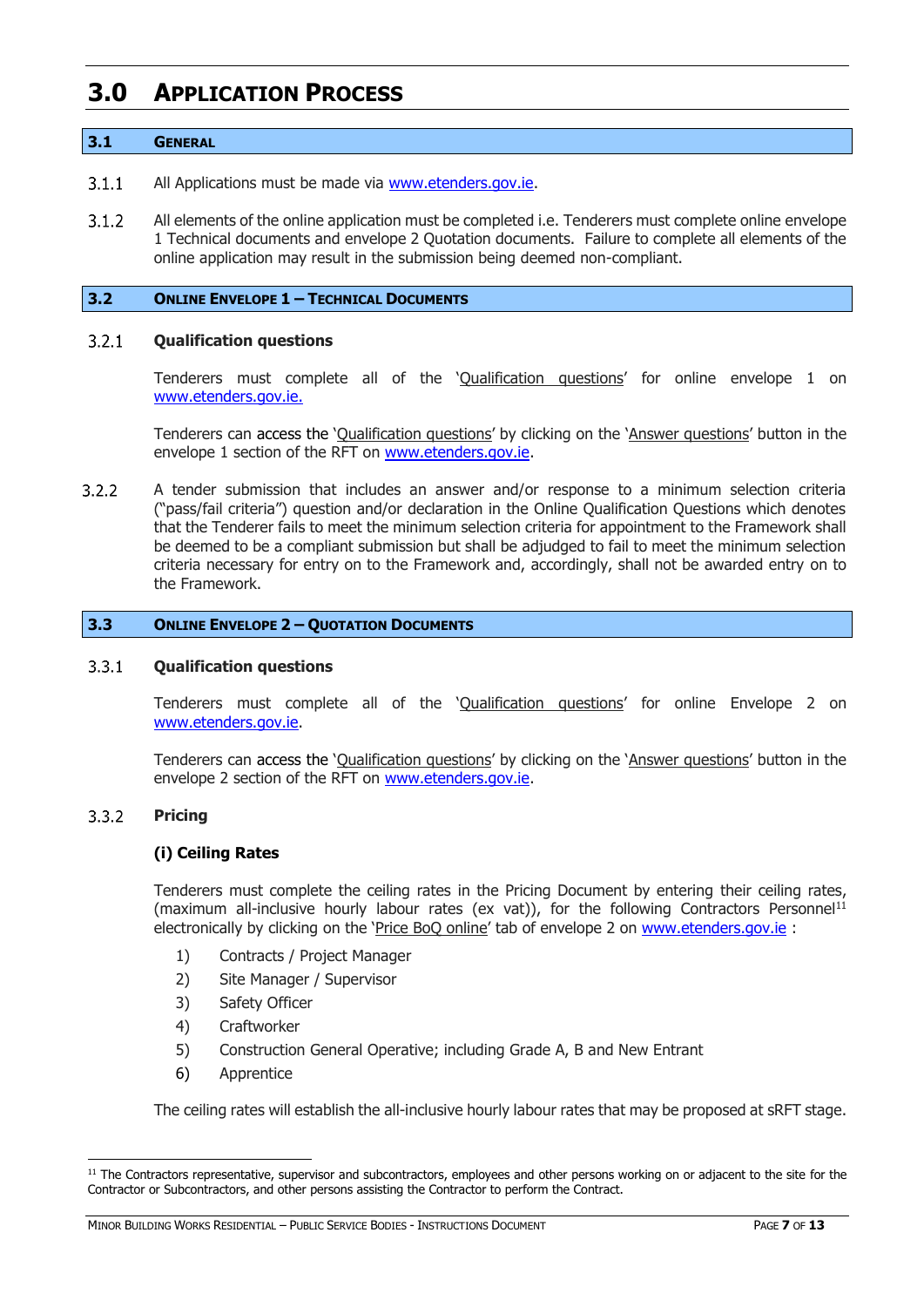The rates submitted shall be fixed as the ceiling rates for these works items applying over the initial 12 months of the Framework Agreement only. Thereafter, these 'ceiling rates' will not apply.

Tenderers must **select the "S": Set quote on this row' option** in the "S/I/E" column when submitting their rates.

#### **(ii) Lump Sum**

Tenderers must enter their total amount of lump sum notional tender 'Total quote' (ex vat) from their completed Pricing Document, electronically by clicking on 'Enter response sum' in Envelope 2 on [www.etenders.gov.ie.](http://www.etenders.gov.ie/)

#### **(iii) Pricing Document**

Tenderers must upload the completed Pricing Document in Envelope 2 under 'Qualification Questions' by clicking 'Answer Questions' and proceeding to Question 6. The Tenderer must click on the folder icon to the right of Question 5 and then upload the Pricing Document. PDF, native file format (such as Buidlsoft) and CSV format Pricing Documents may be uploaded.

The Pricing Document can be obtained by clicking on 'Access documents' within the 'My Response' tab on [www.etenders.gov.ie.](http://www.etenders.gov.ie/)

#### **Notes:**

- Failure by a Tenderer to enter correctly the 'Total quote' and 'Ceilings rates' electronically within Envelope 2 or failure to comply with any of the above requirements may deem their tender non-compliant. No further consideration shall be given by the Central Purchasing Body to a Tender deemed non-compliant.
- Envelope 2 is the electronic Form of Tender for this competition. Only correct price entries by a Tenderer within Envelope 2 including the 'Total quote' and 'Ceilings rates' will be acceptable and considered further in the competition.
- As set out hereunder, Tenderers will be considered for the award of a place on the Framework Agreement based on the ranking of their 'Total Quote'.
- The Tenderer must provide price entries in euro only, to two decimal places. The Tenderer must not use negative rates or zero rates; must not use blank spaces, use the term 'nil', 'included' or dashes or the like. All items within Envelope 2 must be priced and entered electronically.

#### <span id="page-7-0"></span>**3.4 SUBMISSION OF RESPONSE TO TENDER COMPETITION**

- $3.4.1$ Tenderers can review all information relating to the progress of their application via the 'My response' tab on [www.etenders.gov.ie.](http://www.etenders.gov.ie/)
- $3.4.2$ Tenderers must click on the 'Submit response' tab prior to the Response Deadline to submit their Application.

#### <span id="page-7-1"></span>**3.5 COMMUNICATIONS AND CLARIFICATIONS**

- $3.5.1$ All queries from Tenderers in relation to the requirements of this tender competition shall be submitted online only through the messaging function on [www.etenders.gov.ie](http://www.etenders.gov.ie/) no later than **10 calendar days** prior to the deadline for the receipt of Applications.
- $3.5.2$ The LGOPC will endeavor to respond to all reasonable queries received without delay, in any case, no later than **6 calendar days** prior to the deadline for the receipt of Applications, but does not undertake to respond to all queries received. Queries seeking interpretation of these Instructions may not result in a response.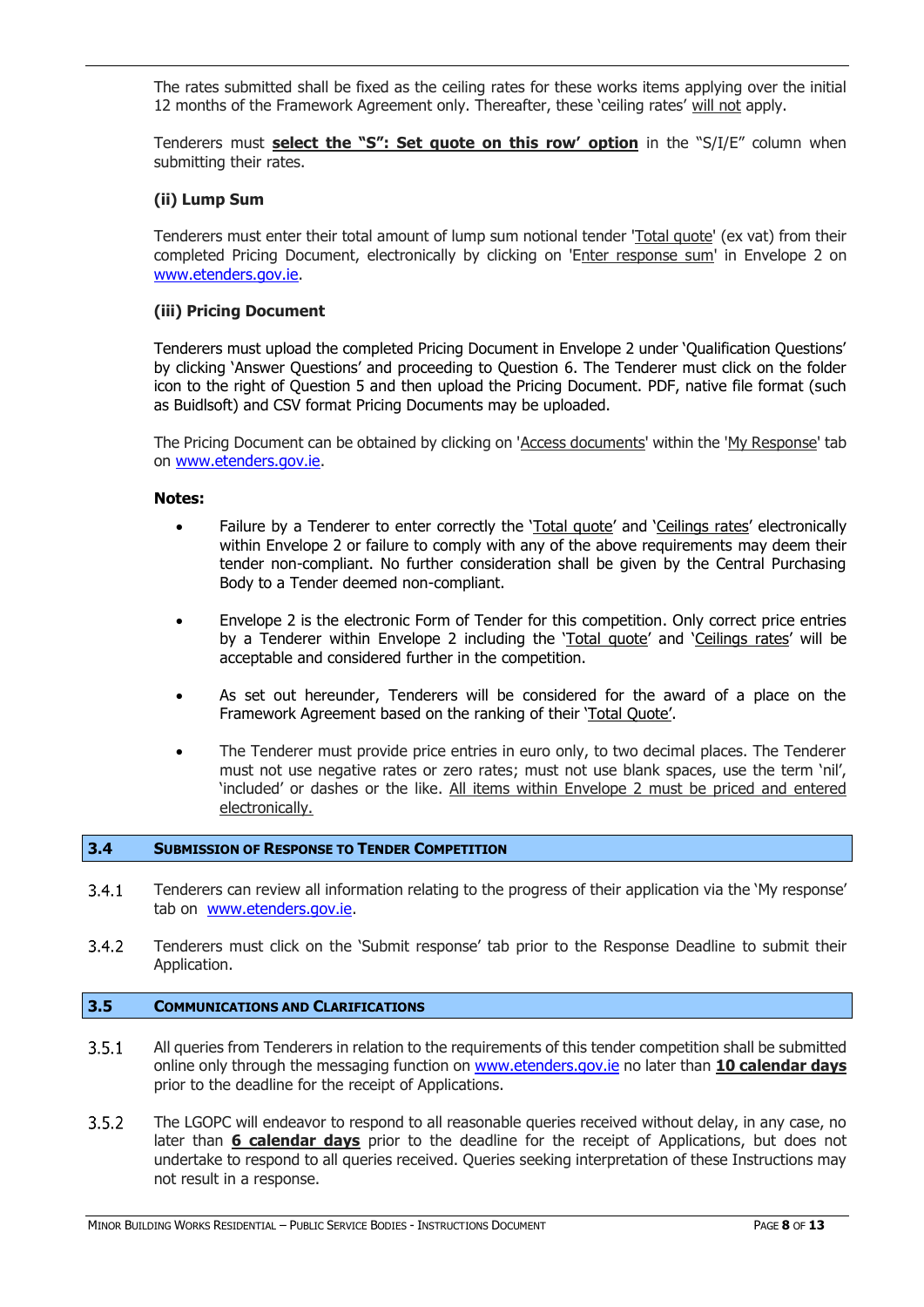- $3.5.3$ The query and the LGOPC response will, where appropriate, be communicated to all those expressing an interest in this competition, without disclosing the name of the Tenderer who initiated the query.
- $3.5.4$ If a Tenderer believes a query and/or its response relates to a confidential or commercially sensitive aspect of its Application, it must mark the query as "Confidential" and state the reason(s) why. If the LGOPC in its absolute discretion is satisfied that the query and/or its response should be properly regarded as confidential or commercially sensitive, the nature of the query and its response shall be kept confidential, subject to any obligations under law.

#### <span id="page-8-0"></span>**3.6 RESPONSE DEADLINE**

 $3.6.1$ It is the responsibility of each individual Tenderer to ensure that their tender is submitted by the response deadline noted on [www.etenders.gov.ie.](http://www.etenders.gov.ie/)

#### <span id="page-8-1"></span>**3.7 NOTICE OF ADDENDA**

- $3.7.1$ The LGOPC reserves the right to update or alter these Instructions and the information and documents included with this tender at any time by notice via [www.etenders.gov.ie](http://www.etenders.gov.ie/) to Tenderers.
- $3.7.2$ Any such notification will automatically become part of these Instructions.

#### <span id="page-8-2"></span>**3.8 EXTENSION OF RESPONSE DEADLINE**

 $3.8.1$ The LGOPC reserves the right, at its sole discretion, to revise the response deadline for receipt of tender submissions by giving notice in writing via www.etenders.gov.ie to Tenderers at any point up to the response deadline.

#### <span id="page-8-3"></span>**3.9 CONFIRMATION OF APPLICANT DETAILS FORM**

- $3.9.1$ As part of the Tenderers application the LGOPC may examine and verify the Tenderer's details including, but not limited to, the following:
	- Nature of the Tenderer;
	- Name of the Tenderer;
	- Address of the Tenderer;
	- VAT Registration Number of the Tenderer (if applicable);
	- Company Registration Number of the Tenderer (if applicable);
	- SupplyGov ID No. of the Tenderer (if applicable).
- $3.9.2$ Where, in the course of such examination, the LGOPC determines that a Tenderer has provided details which contain discrepancies, or which are incomplete and/or incorrect the LGOPC may forward to the Tenderer either: (a) a blank Confirmation of Applicant Details Form (hereinafter referred to as a "COADF") requesting that the Tenderer insert the correct details or; (b) a pre-populated COADF requesting that the Tenderer confirm the details as inserted by the LGOPC are correct.
- $3.9.3$ In circumstances where either a blank or pre-populated COADF is utilised the following terms shall apply:
	- Where details have been inserted in a pre-populated COADF by the LGOPC it is completed for convenience purposes only and it is incumbent upon the Tenderer to verify the details inserted are correct.
	- Providing or confirming incorrect or incomplete details in a COADF may lead to the Tenderer's exclusion from the application process herein, SupplyGov, the Central Purchasing Mechanisms (hereinafter the "CPMs") operating under same and the contracts issued under such CPMs.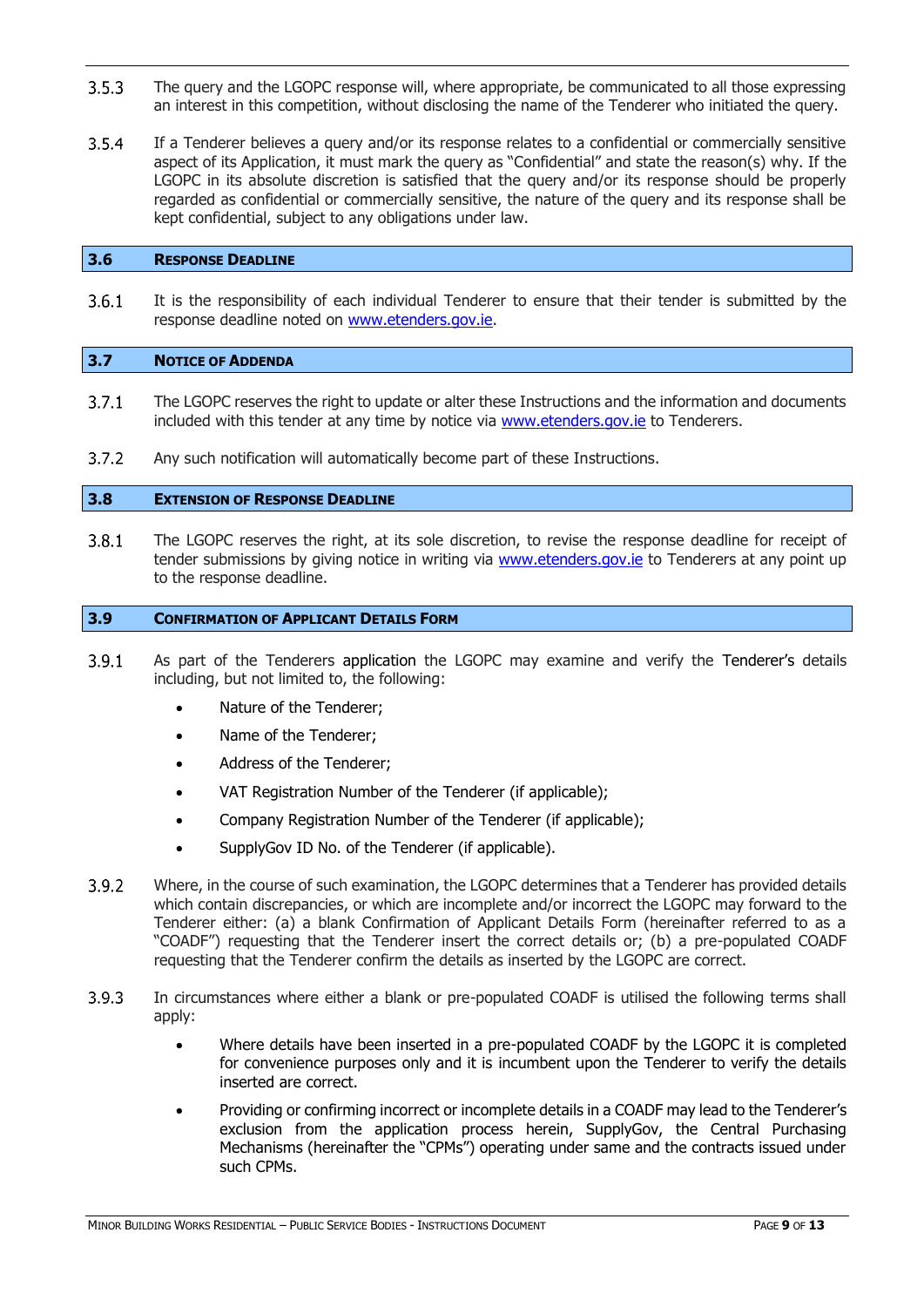- The LGOPC may apply the details provided or confirmed in a COADF: (a) to the Tenderer's application generally; (b) in the event of any inconsistencies in other documents submitted as part of the Tenderer's application and; (c) as the basis for drafting declarations to be submitted as part of the Tenderer's application.
- The Tenderer indemnifies and holds harmless the LGOPC (and Kerry County Council) for any errors, omissions or misinformation in the details initially submitted or where such details are provided or confirmed in the COADF whether such details were inserted by the LGOPC or the Tenderer.
- The LGOPC may from time to time prescribe certain language and terminology to be used by the Tenderer in the Tenderer's email correspondence in respect of confirming that the details as inserted by the LGOPC in a pre-populated COADF are correct. A failure by the Tenderer to use such language and terminology in the email correspondence may lead to it being excluded from the application process herein, SupplyGov, the CPM's operating under same and the contracts issued under such CPMS.
- The LGOPC may from time to time prescribe certain language and terminology to be used by the Tenderer in its email correspondence returning a completed COADF. A failure by the Tenderer to use such language and terminology in the email correspondence may lead to it being excluded from the application process herein, SupplyGov, CPMs operating under same and the contracts issued under such CPMS.
- The confirmation, by way of e-mail, from a Tenderer that the details as inserted by the LGOPC in a pre-populated COADF are correct shall operate as if the pre-populated COADF had been signed and/or sealed (and witnessed appropriately) by the Tenderer and shall be construed accordingly for all legal purposes.
- The return, by way of e-mail, of a previously blank COADF duly completed by a Tenderer shall operate as if the completed COADF had been signed and/or sealed (and witnessed appropriately) by the Tenderer and shall be construed accordingly for all legal purposes.
- $3.9.4$ Nothing in the within obliges the LGOPC to verify the details initially submitted by the Tenderer and providing incorrect or incomplete information or details may lead to the Tenderer's exclusion from the application herein, SupplyGov, the CPMs operating under same and the contracts issued under such CPMs.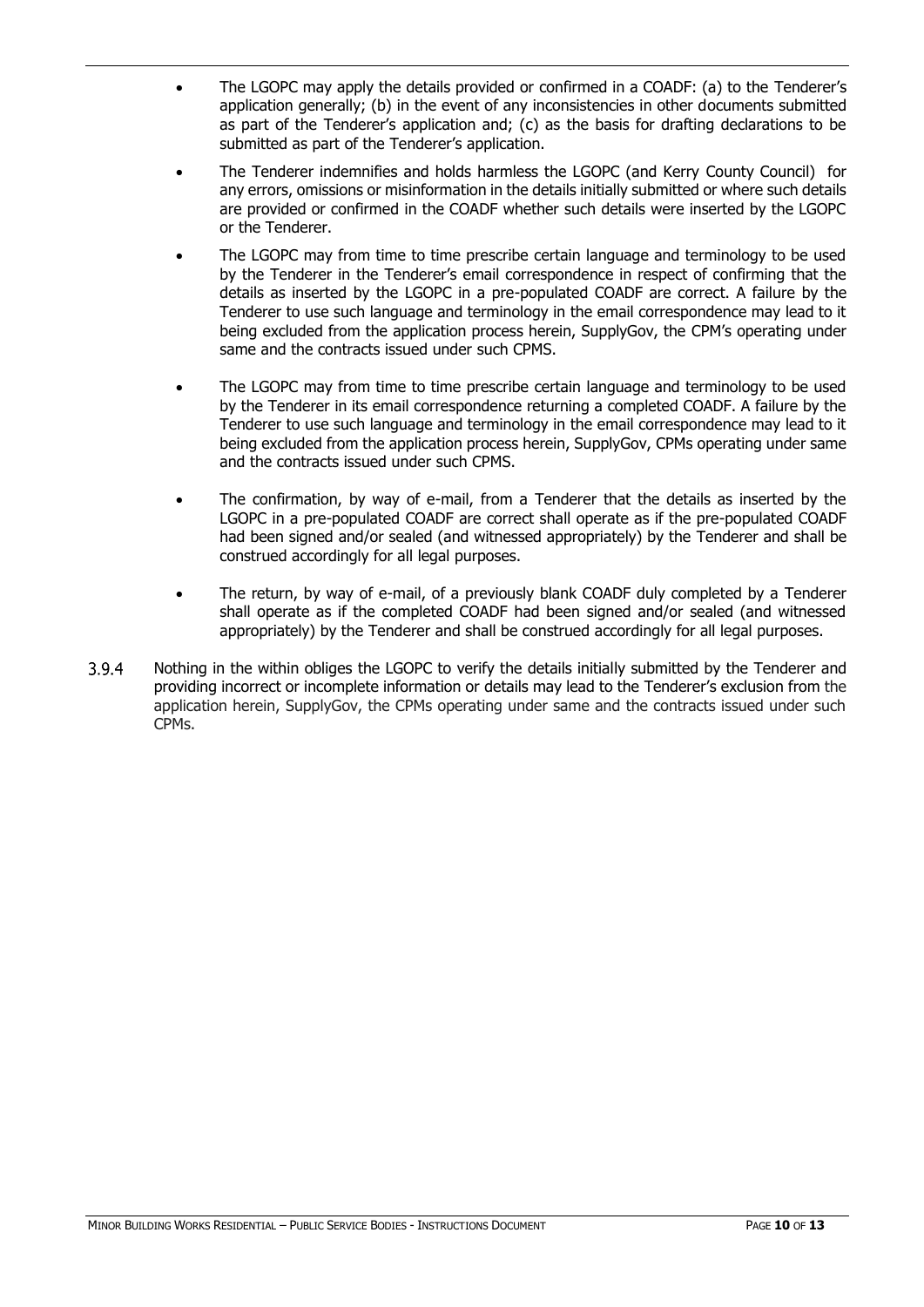## <span id="page-10-0"></span>**4.0 TENDER EVALUATION & APPOINTMENT**

#### <span id="page-10-1"></span>**4.1 GENERAL**

4.1.1 Applications for admittance to the Framework Agreement will be evaluated by the LGOPC as follows:

| <b>PROCESS</b>    | <b>ACTION</b>                                |
|-------------------|----------------------------------------------|
| <b>Compliance</b> | Examine completeness of all Applications     |
| <b>Selection</b>  | Determine suitability of compliant Tenderers |
| Award             | Award marks and rank tenders                 |

#### <span id="page-10-2"></span>**4.2 COMPLIANCE CHECK**

- $4.2.1$ Applications will be checked to determine whether they are fully complete and include all information required.
- $4.2.2$ Applications passing the compliance check will then proceed to suitability assessment in accordance with the criteria set out in the Tender Documents.

#### <span id="page-10-3"></span>**4.3 MINIMUM SUITABILITY CRITERIA**

 $4.3.1$ Applications will be assessed against the minimum suitability criteria set out in the Tender Documents.

#### <span id="page-10-4"></span>**4.4 TENDER AWARD**

441 All Applications that meet the minimum suitability criteria will be further assessed and ranked in terms of the following award criteria and ranking methodology established for securing a place on the Framework Agreement:

| <b>AWARD CRITERIA</b>                                      | <b>WEIGHTING</b> | <b>MAXIMUM</b><br><b>MARKS</b><br><b>AVAILABLE</b> |
|------------------------------------------------------------|------------------|----------------------------------------------------|
| Most Economically Advantageous Tender: Price (Total quote) | 100%             | 100                                                |

442 To secure a place on the Framework Agreement, each Tenderer will be ranked based on the **'**Total quote' submitted on [www.etenders.gov.ie](http://www.etenders.gov.ie/) as follows -:

#### **Score on price formula = (Maximum 'Score')-100\*(1- (Lowest 'Bid'/Bid))**

- 'Score' = marks awarded,
- 'Bid'= Tenderers Total Quote
- $4.4.3$ The Tenderer who submits the lowest 'Total quote' will be awarded 100 marks and position 1 on the Framework.
- $4.4.4$ All other Tenderers will receive marks and be ranked in decending order in accordance with the score on price formula above.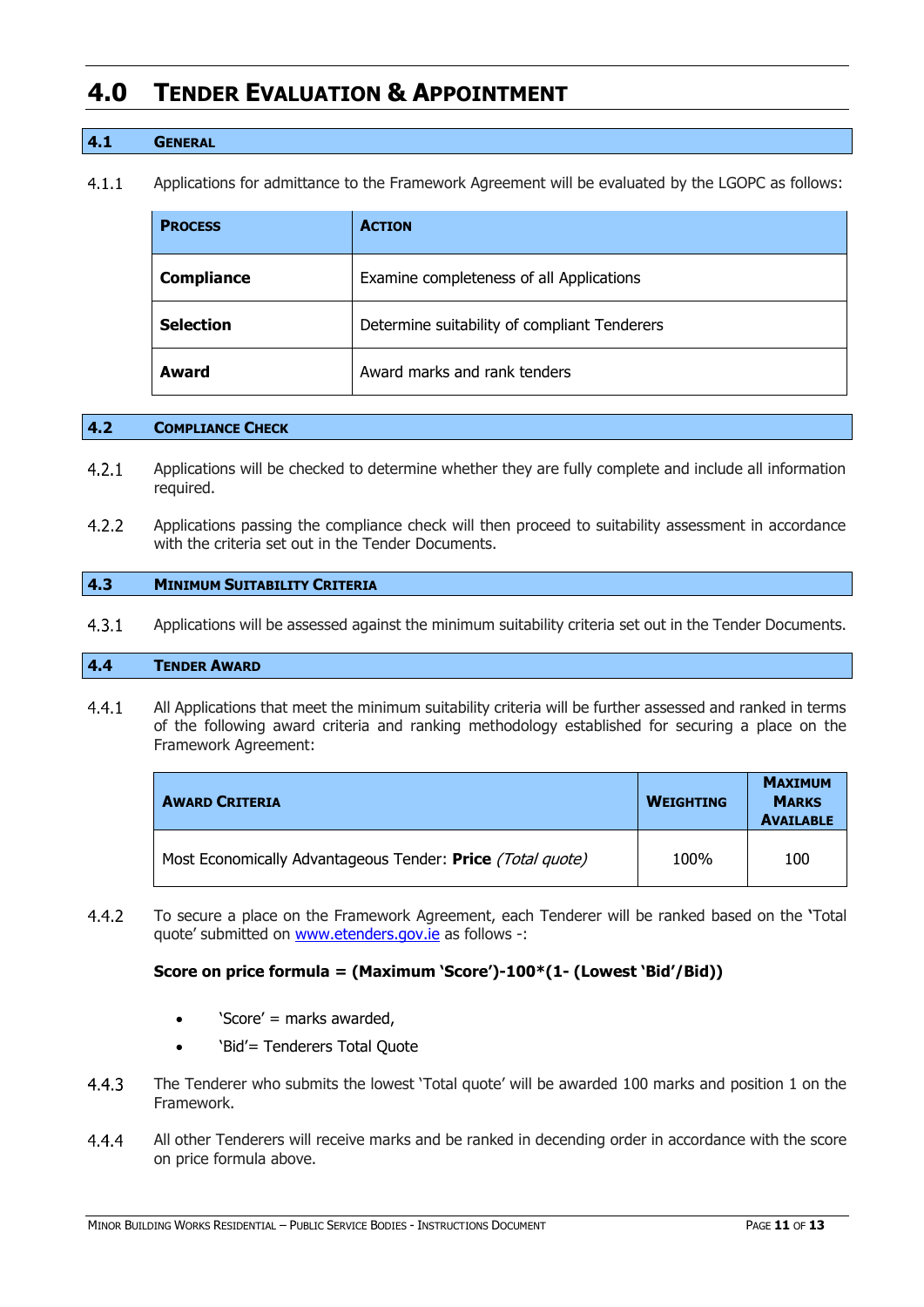4.4.5 The ranking by the LGOPC of the Tenderer's applications is for the purpose of generally assembling the Framework only. The ranking by the LGOPC of a Tenderer on the Framework does not have any relevance to or impact on the subsequent award of contracts by Contracting Authorities following an sRFT.

#### <span id="page-11-0"></span>**4.5 COMMUNICATIONS AND CLARIFICATIONS**

- $4.5.1$ During the evaluation period, the LGOPC may seek clarification of tender submissions via [www.etenders.gov.ie.](http://www.etenders.gov.ie/)
- $4.5.2$ The Tenderers response to requests for clarification shall be submitted via [www.etenders.gov.ie](http://www.etenders.gov.ie/) no later than the date specified by the LGOPC and must not materially change any of the elements of the submitted Application.
- $4.5.3$ If a Tenderer fails to comply in any way with these Instructions, the LGOPC may disqualify the Tenderer concerned and reject its Application. Without prejudice to this right the LGOPC may seek clarification or further information from the Tenderer (that does not materially alter its Application) or take any other step permitted by law.
- $4.5.4$ Requests for clarification or further information from the Tenderer shall not be construed as an indication of success in the tender competition.

#### <span id="page-11-1"></span>**4.6 NOTIFICATION OF TENDER EVALUATION**

- 4.6.1 Following the evaluation of tender submissions, all Tenderers will be informed in writing via [www.eTenders.gov.ie](http://www.etenders.gov.ie/) of the outcome of the Framework Application evaluation.
- $4.6.2$ Any notification of successful Tenderer status by the LGOPC shall not give rise to any enforceable rights by the Tenderer.

#### <span id="page-11-2"></span>**4.7 STANDSTILL PERIOD<sup>12</sup>**

- $4.7.1$ The LGOPC decision on the outcome of the tender evaluation process will be communicated electronically via **www.eTenders.gov.ie** to Tenderers.
- 4.7.2 The LGOPC will observe a Standstill Period of fourteen (14) days minimum between the communication of the award decision to the Tenderers and the formal conclusion of the Framework Agreement.
- No contract can or will be executed or take effect until at least fourteen (14) calendar days after the  $4.7.3$ day on which the Tenderers have been sent a notice informing them of the outcome of the tender evaluation.

#### <span id="page-11-3"></span>**4.8 FRAMEWORK AGREEMENT**

-

- $4.8.1$ Following the expiry of the standstill period, successful Tenderers will be invited to enter into the Framework Agreement by formally signing the Multi-Party Framework Agreement. A copy of the Framework Agreement has been published with the Tender Documents.
- 4.8.2 On receipt by the LGOPC of the Framework Agreement signed by the successful Tenderer, the Tenderer will be appointed to the Framework.
- 4.8.3 No amendments to the Framework Agreement will be accepted or negotiated. Should a successful Tenderer fail to enter into a Framework Agreement in the required form, that Tenderer shall not be appointed to the Framework.

 $12$  means a period of time to allow for effective pre-contract remedy to unsuccessful Tenderers. The Contracting Authority may not conclude a contract with the identified preferred Tenderers during this time.

MINOR BUILDING WORKS RESIDENTIAL – PUBLIC SERVICE BODIES - INSTRUCTIONS DOCUMENT PAGE **12** OF **13**